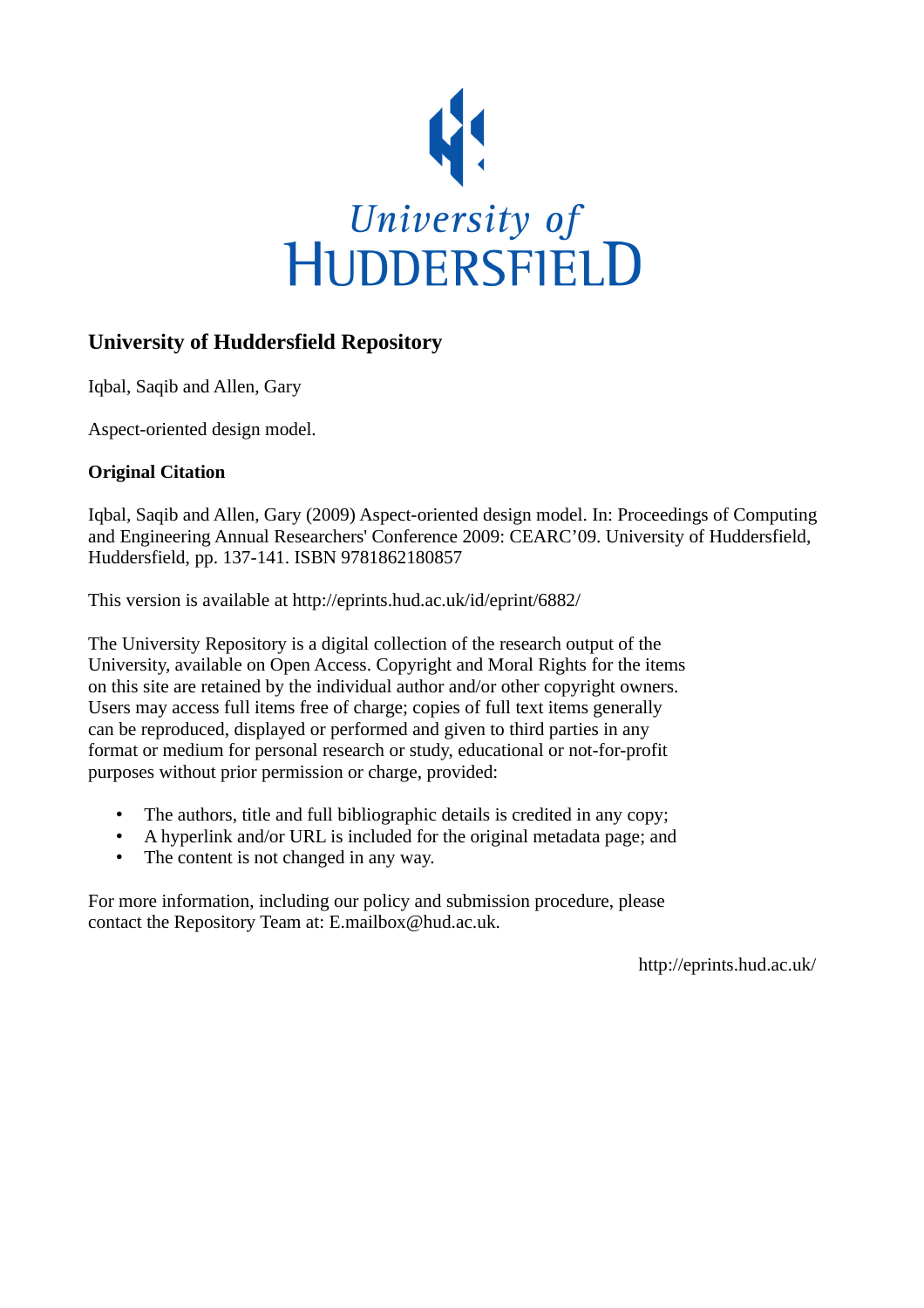# **ASPECT-ORIENTED DESIGN MODEL**

Saqib Iqbal, Gary Allen University of Huddersfield, Huddersfield, HD1 3DH, UK

#### **ABSTRACT**

*Designing crosscutting concerns (aspects) is a challenging task. Since crosscutting concerns were not addressed while developing contemporary software design techniques, so they lack support for accommodating representation of such concerns along with base program. Some design languages like UML have been extended to express aspects and their elements but they do not fully represent aspects. Some lack adequate representation of aspect elements and some lack an efficient and reusable composition technique. In this paper, some of the aspect-oriented design techniques have been critically discussed. A proposed aspect model has been discussed which helps in overcoming the deficiencies in the contemporary aspect-oriented design techniques. This model represents aspects and their elements throughout the software development life cycle.* 

**Keywords** aspect-oriented programming, aspect-oriented design

#### **1. INTRODUCTION**

"Separation of concerns" (Parnas (1972), Dijikstra (1976)) is not a new principle in software development. It suggests that complex systems must be divided into sub-systems, usually called modules, to make them easier to implement and understand. Modules can be developed separately and then be joined together to form the whole system. This property enhances system's evolvability, extensibility and traceability.

The Object-oriented software development paradigm is based upon this principle. Each concern or functionality of system is encapsulated in objects and they only perform their own specified functions without accessing other object's private elements. This is an example of "separation of concerns". Though this property is achieved in object-oriented programming (OOP), over time developers started to feel that OOP does not separate all the concerns in from of classes (Kiczales et al (1997)). There are some concerns such as tracing, logging, fault-tolerance, synchronization, to name a few, which cannot be implemented in distinct classes, rather their code is present in more than one class, usually referred to as the scattered code problem, and such concerns are called cross-cutting concerns. To separate such crosscutting concerns from being scattered, new separation or modularization techniques are required. Two different methods have been used by software developers to handle crosscutting concerns: Interception based approaches, in which event or subroutines to implement crosscutting concerns are intercepted in the execution, and Code Weaving approaches, in which code is woven into the base code with the help of a tool. Based on the later solution, many programming paradigms have been suggested, such as aspect-oriented programming (Kiczales et al (1997)), adaptive programming (Lieberherr (1996)), role-modelling (Reenskaug, World and Lehne (1995)), composition filters (Aksit, Bergman and Vural (1992)) and subject-oriented programming (Aspect team (2001)). These approaches decompose each concern in an individual way.

In this ongoing research, aspect-oriented techniques are being explored. In Aspect-oriented programming, each concern, which has scattered code, is implemented in an individual module, called an aspect. Aspect-Oriented technology provides efficient modularity and serves its purpose as an approach to implement separation of concerns. But because of its original purpose of inventions, all the efforts have been put in the field of its implementation. That is why it lacks support in the earlier phases of AO system development. Especially, there are no formal design frameworks available for the design of AO systems. This work focuses on formulating a framework which could help in designing both base program and aspects.

A popular implementation of aspect-oriented techniques is an extension to Java language, called AspectJ, which provides support to represent aspects and their constructs in the program and also provides interfaces to join aspects with the base program. Aspects comprise of an advice, a piece of code to implement the aspect's logic, and pointcuts, which are packages of related join point. Join points are the points in the base program where an advice has to be woven into the program. We are working on developing design support for aspects and their constructs. Although we are looking at other options too, the most obvious option in case of designing aspects seems to be the Unified Modeling Language (UML). UML is a general-purpose language which gives diagrammatic support for analyzing and designing a system. Both structural and behavioural representation of the system can be captured through UML. Many extensions to UML have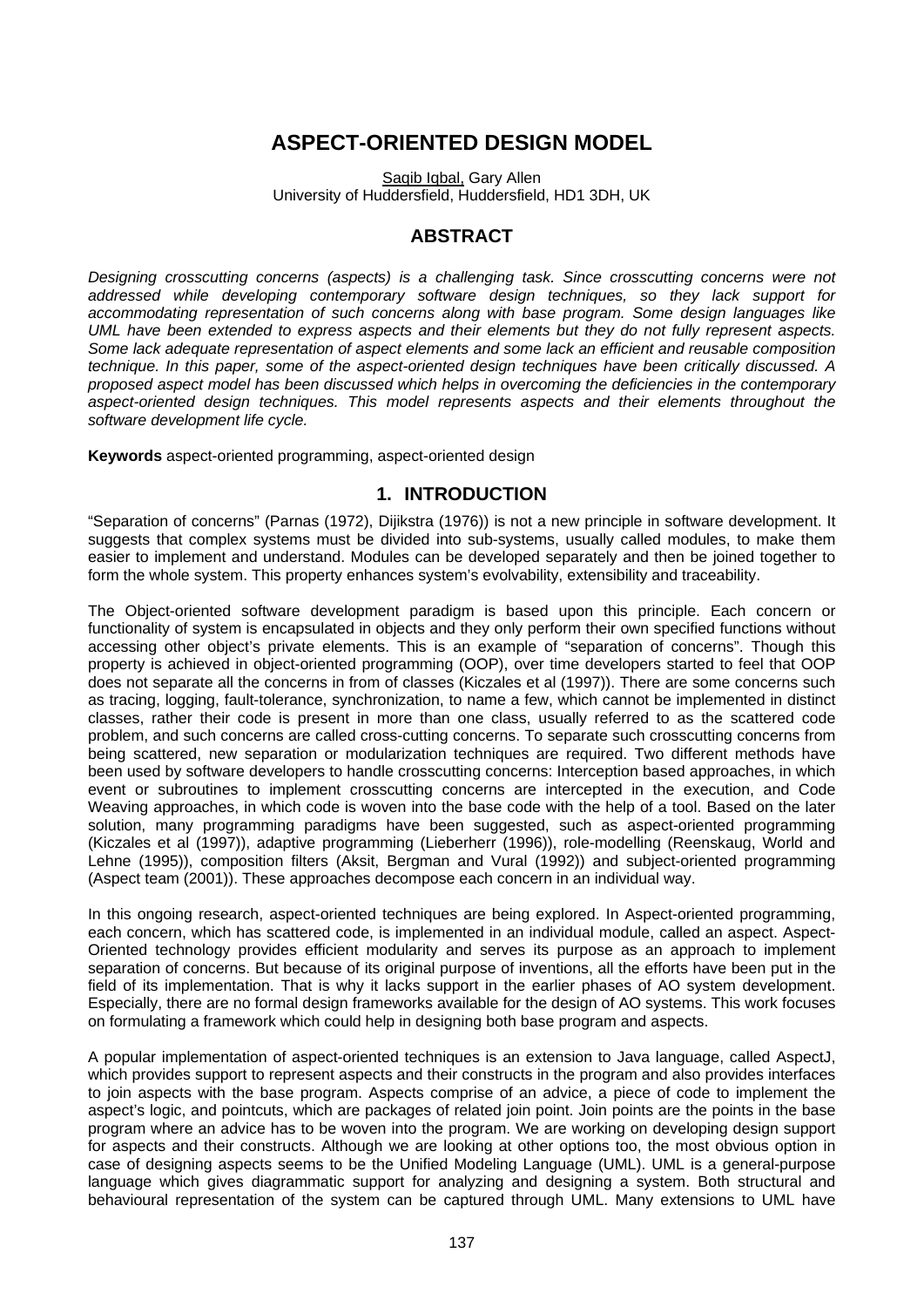already been suggested to accommodate the design of aspects and their artefacts along with that of base program.

This paper gives a brief literature review of aspect-oriented design and modelling techniques and their possible representation in UML. Some of the important factors to consider while proposing new AO design techniques have been outlined. An aspect-oriented model has also been suggested which helps in identifying and representing aspects in the software analysis and design phases. Section 2 is about aspectoriented design and proposed techniques by its research community. Proposed techniques of modelling and design have been described in section 3 and section 4 is the conclusion and future work.

### **2. ASPECT-ORIENTED DESIGN**

Design of software is the structural and behavioral implementation of requirement specification. Requirements are shaped into implementable elements, entities or functions. Due to the complexity of contemporary systems, software design must provide support for the abstraction of system elements and separation of concerns. Object-oriented programs (OOP) are usually designed in the unified modelling language (UML). UML provides both behavioural and structural representation of the system. For example, for behavioural representation interaction diagrams and state diagrams are developed and for structural representation object and class diagrams. It also allows the designer to show the abstraction level of the classes of the system. If we evaluate the ability of UML for separation of concerns, we will have to evaluate object-oriented programming first since UML is an object-oriented modelling language. Object-orientation encapsulates the business logic of concerns within objects. Objects are the unit of development in OOP. There are some concerns of the system which are not fully handled in OOP, such as performance, persistence, fault-tolerance, etc. Such concerns affect or have connection with more than one object, thus, their representation and code is scattered over the system. Such scattered nature of code causes tangling problem of code.

Aspect-oriented design (AOD) must allow the designer to design aspects and their elements. It must also be able to develop mechanism to connect join points of aspects to their corresponding points in the base program. In other words, we need an aspect model and a composition technique to weave aspects to the base program. There have been many proposed techniques for AO design. They could be divided into aspect-oriented design techniques and non-aspect-oriented techniques:

## **2.1.NON ASPECT-ORIENTED TECHNIQUES FOR AO DESIGN**

#### **2.1.1. UML**

A lot of work has been carried out for designing aspects in UML. As UML is for designing object-oriented systems, so it does not provide full support for aspect-oriented design. Therefore, a number of extensions to UML have been proposed. These extensions help in representing aspect elements like pointcuts, join points, advices and introductions. Besides aspect elements, composition techniques of aspects with base elements are equally important. Composition techniques of aspect-oriented system are not that easy to represent in UML since there is no support available in UML for composing systems through specialized interfaces. In aspect-oriented case, interface of every aspect is different and has to be developed differently. This kind of hindrance in developing interfaces is not easy to accommodate in UML.

Some examples of the use of UML for AOD are Theme/UML (Baniassad and Clarke (2004)), CoCompose, AODM (Stein, Hanenberg and Unland (2002)), AAM (Clarke and Walker (2002)) and AML (Groher and Baumgarth (2004)). The problem with all these technique is that they do not fully accommodate all elements and composition of aspects.

#### **2.1.2. OCL**

Object constraint language (OCL) is a subset of UML which allows users to write queries and constraints. OCL has been used in AOD as a mean to select join points depending on the specified constraints in the program's specification. OCL (Stein, Hanenberg and Unland (2004)) is a non-graphical language and it has been used as a way of evaluating a graphical design on the basis of specified constraints. It has been used to define constraints on aspect model as well as constraints on their compositions.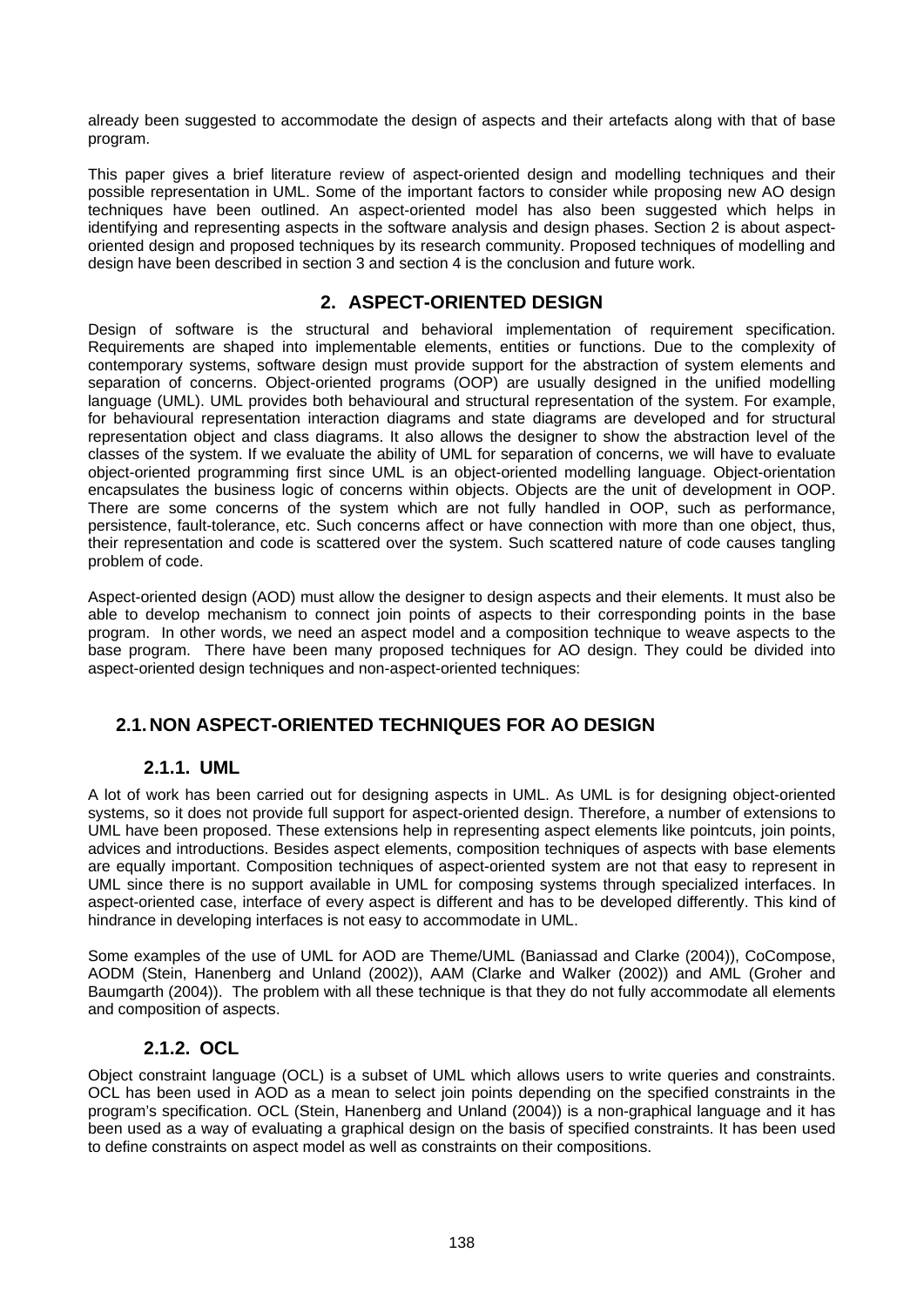### **2.2.ASPECT-ORIENTED TECHNIQUES FOR AO DESIGN**

#### **2.2.1. AODM**

AODM is a technique that helps in the design of aspect and their elements. It extends UML for accommodating aspect elements and their composition. In the beginning, it was intended for expressing aspects being implemented with AspectJ, but over the time, it has evolved to be a generic language, giving support to asymmetric approaches (such as composition filters and adaptive programming) as well. For example, advice is represented in AODM like in figure 1.



Figure 1: aspect's advice representation in AODM (Stein, Hanenberg and Unland (2002))

## **2.2.2. THE SUP METHOD**

The State charts and UML profile (SUP) (Aldawud, Bader and Elrad (2002)) method supports a process for analysis and design of aspect-oriented systems, using state charts complemented with UML profiles. This method extracts aspect concerns from an Object-Oriented (OO) concern specification by identifying crosscutting state transitions from within an OO model.

### **3. ASPECT-ORIENTED MODEL**

We have discussed some of the AOD techniques in the earlier sections. Similarly, there are many techniques for identifying aspects from requirements specification documents or analysis of system. All these technique serve the purpose to a greater or lesser extent. There is no unanimous approach for identifying and representing aspects which makes the system hard to trace back or evolve.

We have proposed a technique to fill this gap. Our suggested aspect model (Saqib and Gary (2009)) can be an effective way to systematically identify and represent aspects. This does not only help in identifying aspects at the right time but also makes it easy to trace them throughout the development life cycle. Aspect model (figure 2) is a process-oriented model to represent aspects in the development cycle.

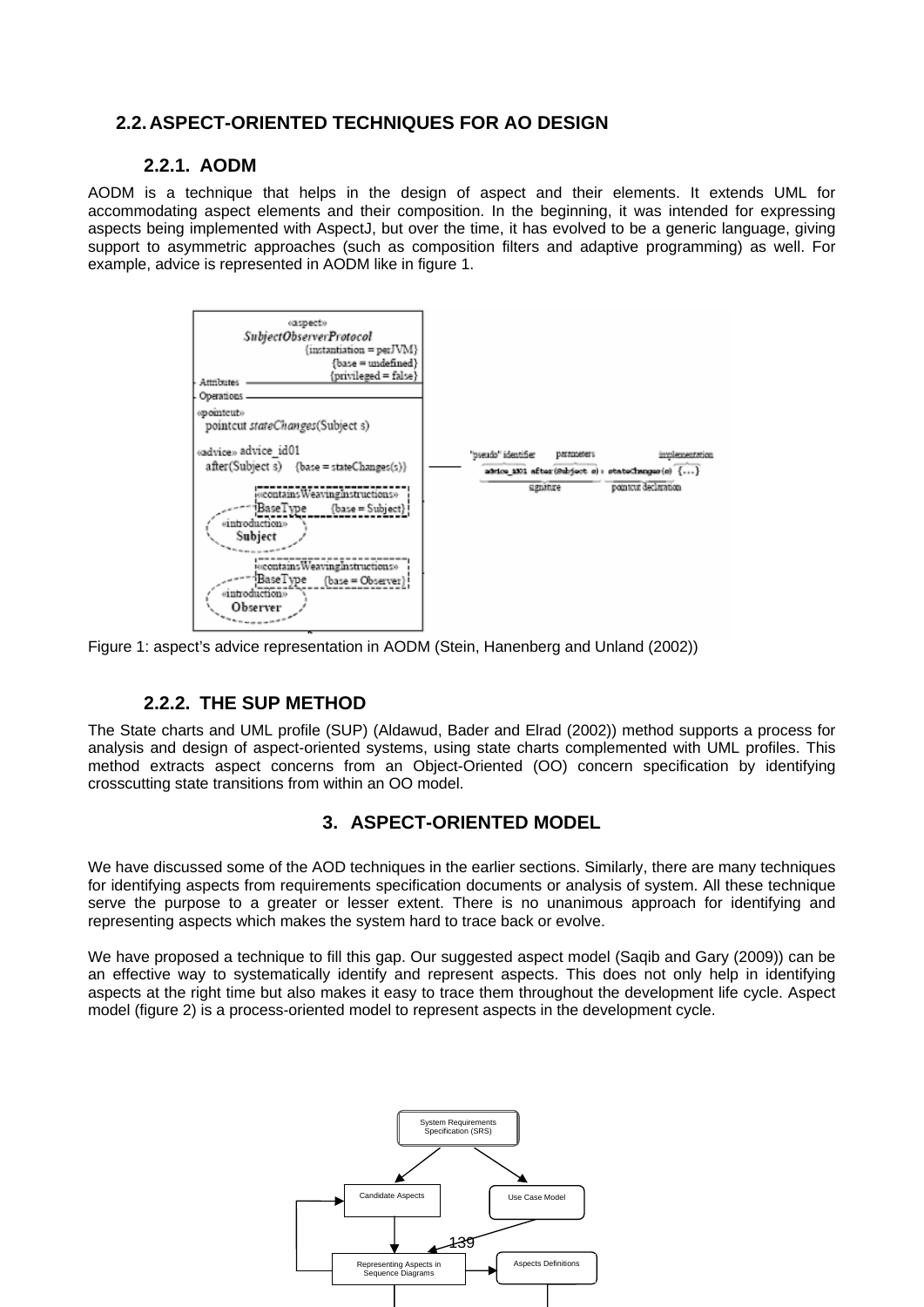#### Figure 2: Aspect Model

Identification of aspects is the most challenging task. There are many approaches to identify aspects, such as Viewpoint-based approaches with Arcade model (Lieberherr (1996), Kiczales (1997)), Goal-oriented approaches (Reenskaugh, Word and Lehne (1995)), Use case- and scenario-based Approaches (Aksit, Bergmans and Vural (1992)) and Multi-dimensional separation of concerns (Dijkstra (1976)). Most of these approaches try to identify aspects from either the requirement specification or Use Case model. But we argue that the requirement specification and analysis phase is not the best level of system development to identify aspects. Aspects are crosscutting concerns. Their crosscutting behaviour cannot be observed without looking at the object interactions with each other. In other words, the scattered nature of crosscutting concerns can only be seen in an object model not requirement model. Hence we have proposed to identify aspects from sequence diagrams since they show the objects and their communication with each other (figure 3).



Figure 3: identification of aspects in a sequence diagram

Such a way of identifying and representing aspects can also be shown in the class diagram. In such a way, we can trace back an aspect from the design to requirement specification phase to maintain it and evolve it better.

#### **4. CONCLUSION AND FUTURE WORK**

We have discussed some of the most common approaches for aspect-oriented design. We have evaluated them and have presented their pros and cons. We have also given criteria to develop AO design techniques. Finally, we have discussed our approach of identifying and representing aspects throughout the development life cycle. We have argued that our approach cannot only identify all possible aspects from the analysis and design phases but can also provide a means to represent aspects at the key points of the design phase. This technique enhances the efficiency of design and makes it easily traceable and evolvable.